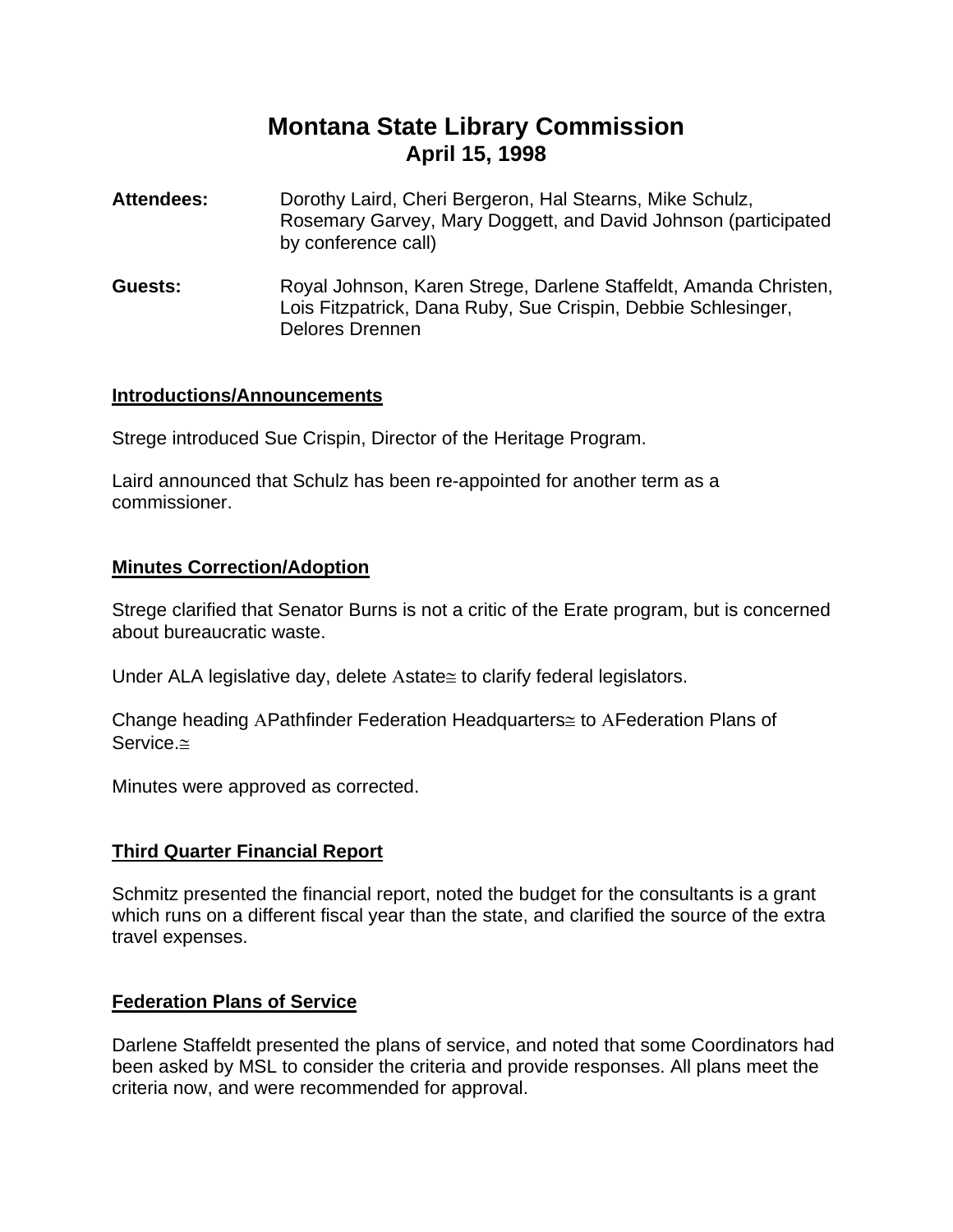Discussion followed regarding participation of small libraries in federations and federation meetings.

# **Advisory Council Reports**

Sue Jackson reported that the LSCA/LSTA projects are progressing. The Missoula Public Library consultant has been working to set up the lab set up in time for the MLA conference. Jackson noted that though the original project planned for 9 laptops, since prices dropped, there was enough money to procure an additional laptop, to make a total of 10 in the lab.

Jackson reported that the Sheridan Public Library has had some trials and tribulations, but is now ready for ground breaking although the date has not yet been set regarding their construction project.

The Board at the Dillon Library has agreed to pursue final plans for the building remodel. Only one architect, Gary Levine, responded to the advertisement, however, they are very pleased with him, and he has worked with the State Historic Preservation Office (SHPO) previously. Next week the architect and board will hold an open workshop to solicit ideas and feedback.

Jackson reported that all libraries that applied for the LSTA projects for Internet connectivity have been contacted to determine final figures of total project cost. Jackson noted that each project seems to be under the projected expense of \$5-7000.

# **Networking Task Force Recommendations**

Strege reported that the task force looked at how reimbursements are being made, and the method of distribution, and decided not to change the model. However, they are recommending reimbursement on an annual basis rather than quarterly. In addition, the rule would require certification of competency with ILL procedures. by appropriate staff. Strege noted that the Commission does have the authority to change administrative rules, and that by making the reimbursements annual, would cut down considerably on administrative costs.

Strege reported that approximately 50 libraries have indicated an interest in participating in Ebscohost, and costs for each library are still being calculated. In addition, a statewide subscription is being negotiated with WLN for LaserCat. Strege also reported that the task force is looking into a statewide union catalog project for sharing catalogs between libraries, even though on different systems. Strege will probably ask the LSTA Advisory Council to fund the startup for this project, which will take years to complete. Strege advised that more information will be forthcoming as progress is made.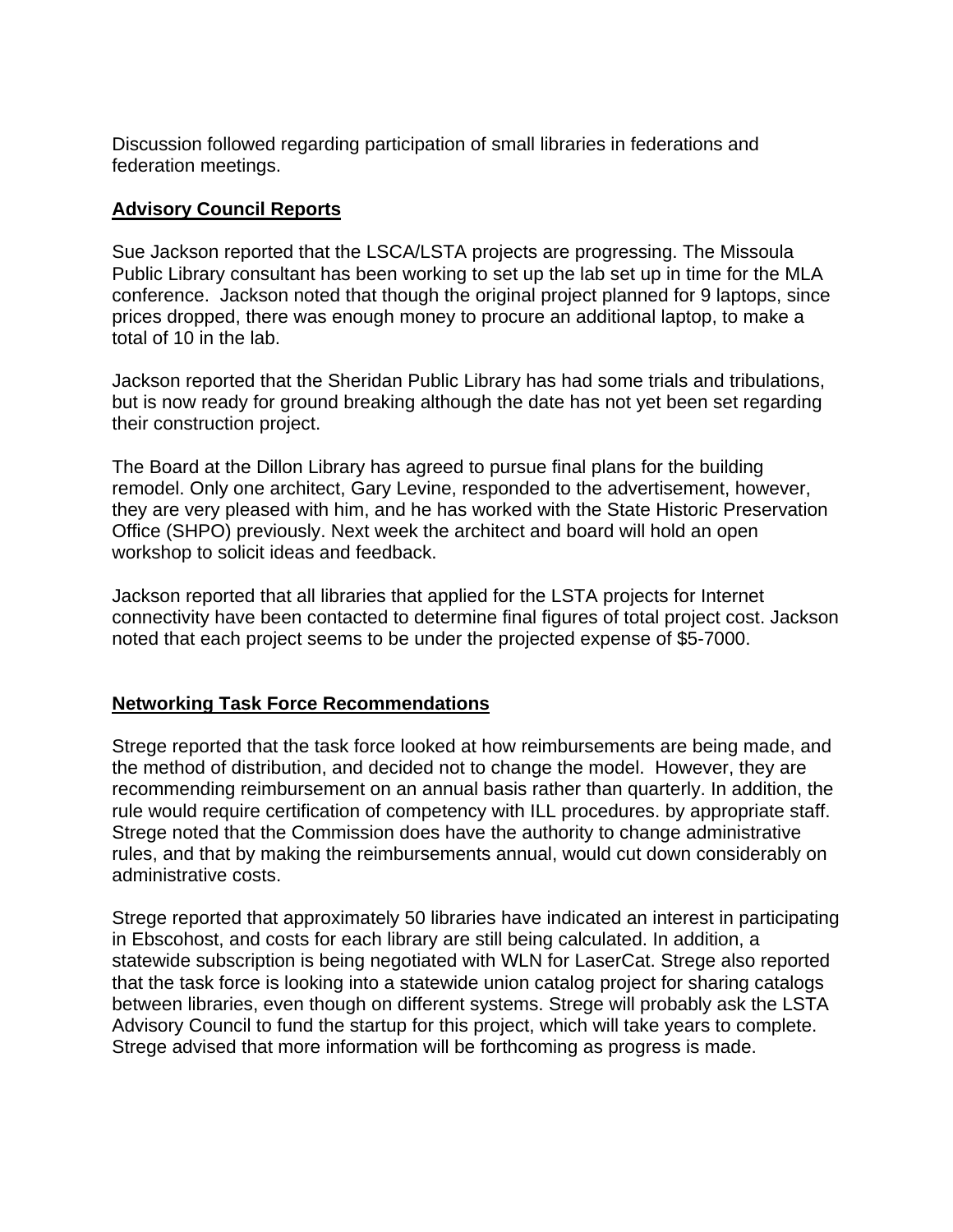**MSL Commission** Page 3 **April 15, 1998** 

#### **Law Revision Task Force Recommendations**

Strege reported that the task force has prepared five recommendations which, if not developed through the summer, will not be considered by the Governor=s office. Strege noted that the recommendations need to be prioritized, and summarized each recommendation.

Discussion followed regarding clarification of formation of district libraries, support (or lack of) from the legislature, and potential prioritization.

## **Review of Commission Statutes**

Strege reported the Law Revision=s request for Commissioners to review their own statutes, to be sure no changes are needed.

Discussion regarding current statutes, possible changes, whether inadequately served areas exist, and clarification of the purpose of MSL followed.

#### **Commission Goals**

Mike Schulz reported that the group has met three times, and has so far created a mission statement, which hopefully will be ready for action by the next meeting. Comments should be directed to MSL by May 29.

## **Executive Planning Process (EPP) Issues**

Strege introduced Mary Anne Husso, the new budget analyst, summarized each item, and noted that the new initiatives are above the present law level. The commission needs to submit these to the Governor=s office by May 1, in priority order. Although these were prioritized earlier, the issue of NRIS funding has now been added to the list, and displaced another item.

Discussion regarding NRIS mission, summary of the EPP process, the potential for charging fees for service being suggested, and the necessity for support by the commission followed.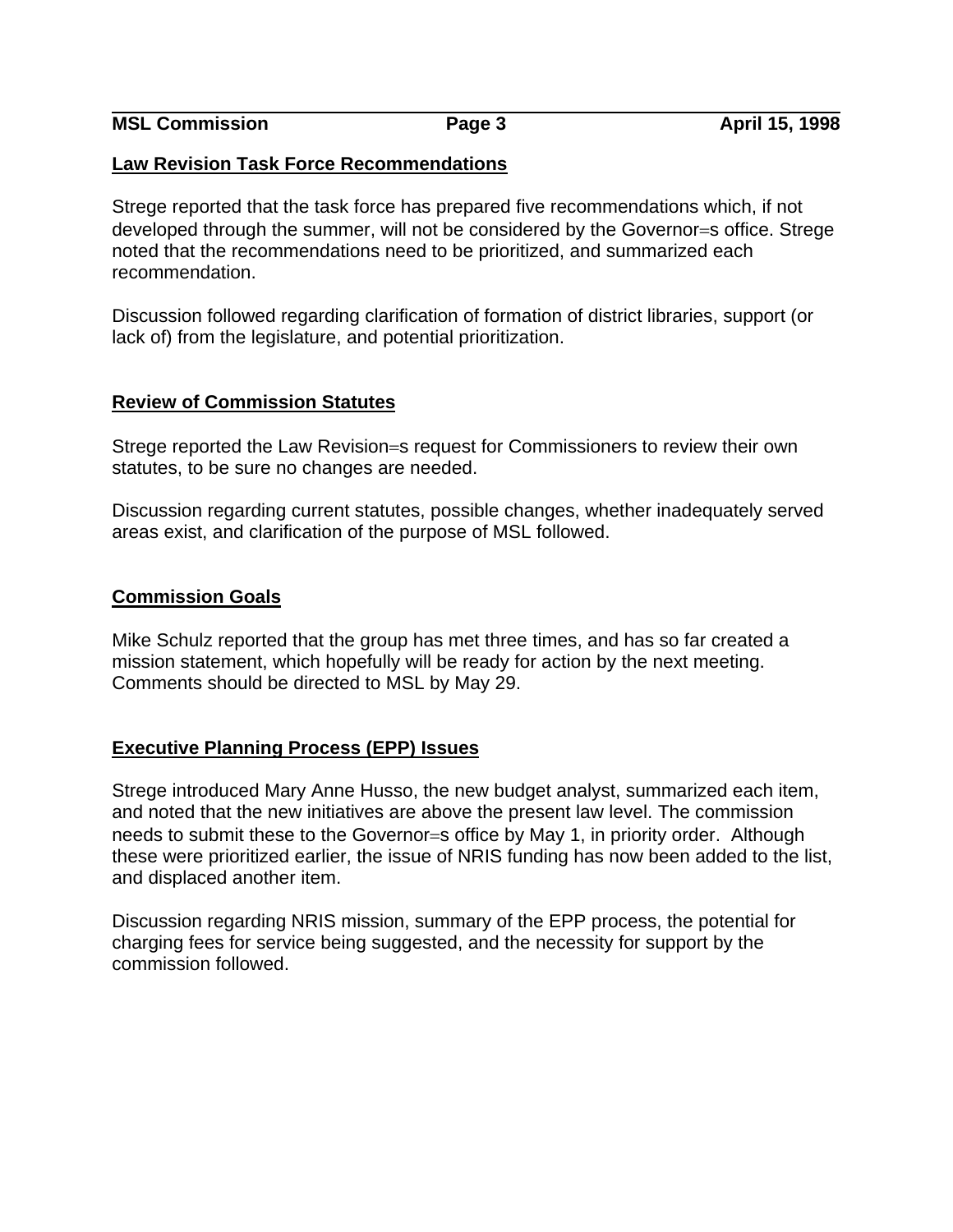**MSL Commission** Page 4 **April 15, 1998** 

#### **Review of Commission Policies**

Strege reported that in response to the Commission=s request for their policies, MSL staff identified all the policies still believed to be in effect, and suggested appointing a subcommittee to review the policies and make recommendations.

The commission decided to create a subcommittee consisting of Strege, Garvey, and Doggett, who will report back in August.

Discussion followed regarding the types of policies in effect, whether standard personnel policies exist for all state agencies, concern for consistency, and potential for unlawful discharge suits.

#### *Acceptable Use Policy*

Staffeldt reported that librarians throughout the state are requesting this policy to help deal with the issue of computers and Internet in the library, and noted that the policy is in draft format. Comments should be directed to Staffeldt or Maggie Meredith.

Discussion followed regarding use by children versus adults, state employee use, and the need for training.

## **Reports**

## *MLA*

Staffeldt reported that the upcoming MLA conference is the focus for many staff, with preparing agendas and speeches, etc., for the different workshops. She noted the theme of ATwo≅ which is to encourage attendees (upon return home) to talk to two people currently without knowledge about the library to engender support.

Staffeldt reported that the Montana City Schools put together a grant to get some archival materials in oral history form, to catalog and make available the materials, and asked for a corporate sponso. MLA signed on as such.

Letters regarding requiring filters in libraries participating in the Erate discounts have been sent to Senator Conrad Burns.

Strege noted that the State Library Update workshop has time scheduled for an update from the commission, as well as the other task forces, and asked that commissioners attempt to be present for this workshop.

## *Standards*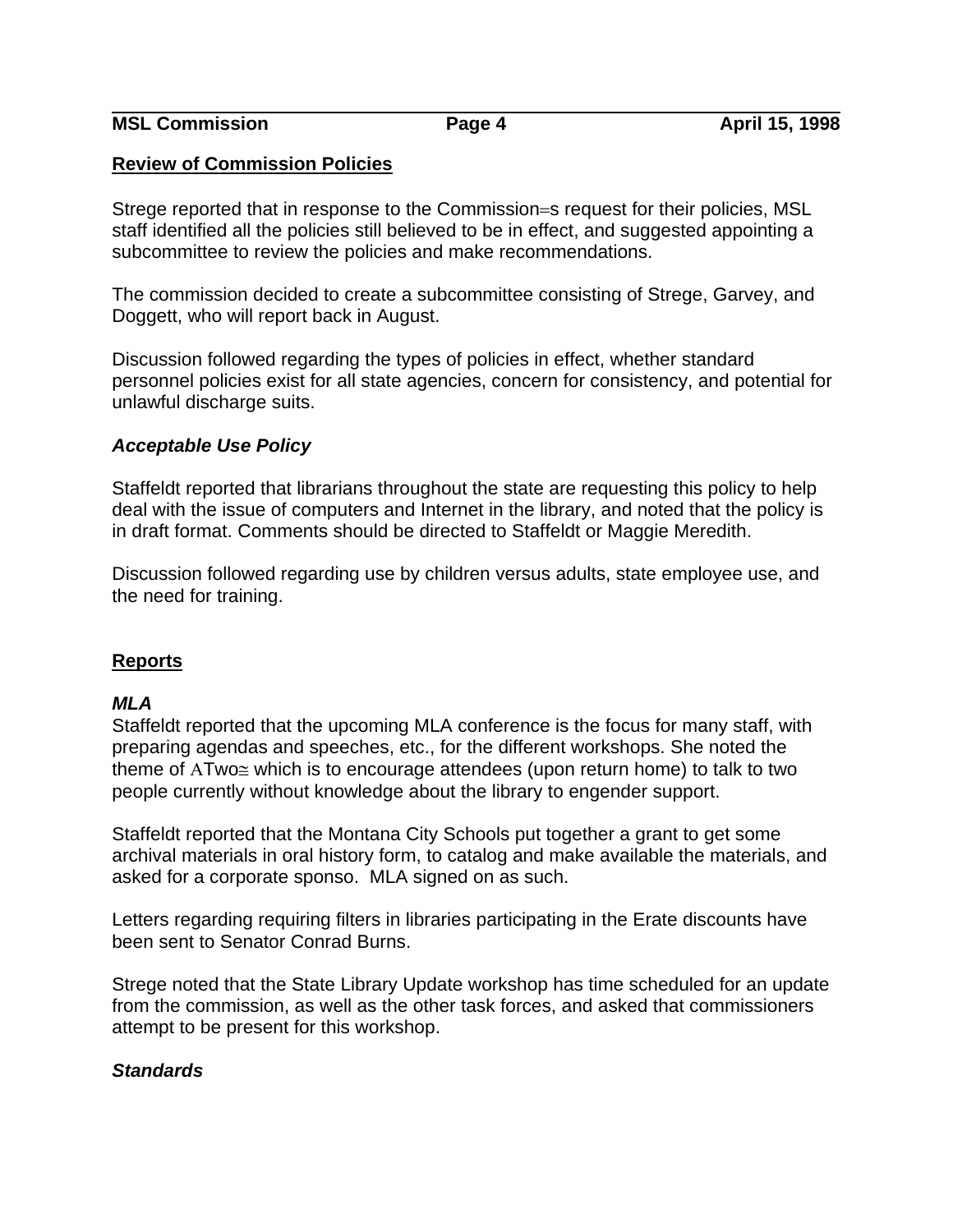**MSL Commission Page 5 April 15, 1998** 

Strege summarized the committee=s process for drafting the standards, and noted that the commission is seeing this draft again, this time with comments and feedback gathered from federation meetings and other workshops from around the state.

Strege reported that the document does not reflect a consensus, and noted that response to the standards varied widely from not wanting any standards to desiring even more.

Discussion followed regarding the concern of interfering with local control, general feelings regarding standards, and whether to tie standards to state aid.

## *ALA Legislative Day*

Strege reported that she would be attending the conference, along with Lois Fitzpatrick, Mike Schulz, and Mary Doggett. Meetings with legislators have been set up for Tuesday, May 4, and background information has already been sent to each legislator in preparation for those meetings.

## *Erate*

Magi Malone reported that the last day for applying for participation is today, with the requirement that the applications actually be physically in, not simply postmarked by today. Approximately 60 libraries have applied, and Malone has requested a count on the number of forms that have been submitted from Montana. Malone reported that libraries have to apply every year, and the next cycle begins in July 98 for participation in FY99. Malone reported that over 70% of Montana=s libraries have applied, and that Montana=s participation is by far the highest compared with other neighboring states.

## *Heritage Program*

Sue Crispin, the new director of the Heritage Program, gave a slide presentation to familiarize commissioners with the program and restate the program=s mission, and noted that Montana=s program is known as the flagship program of the west.

## **Action Items**

## *Financial Report*

Doggett moved and Garvey seconded approval of the financial report.

## *Federation Plans of Service*

#### Broad Valleys

Schulz moved and Bergeron seconded approval, and the motion carried.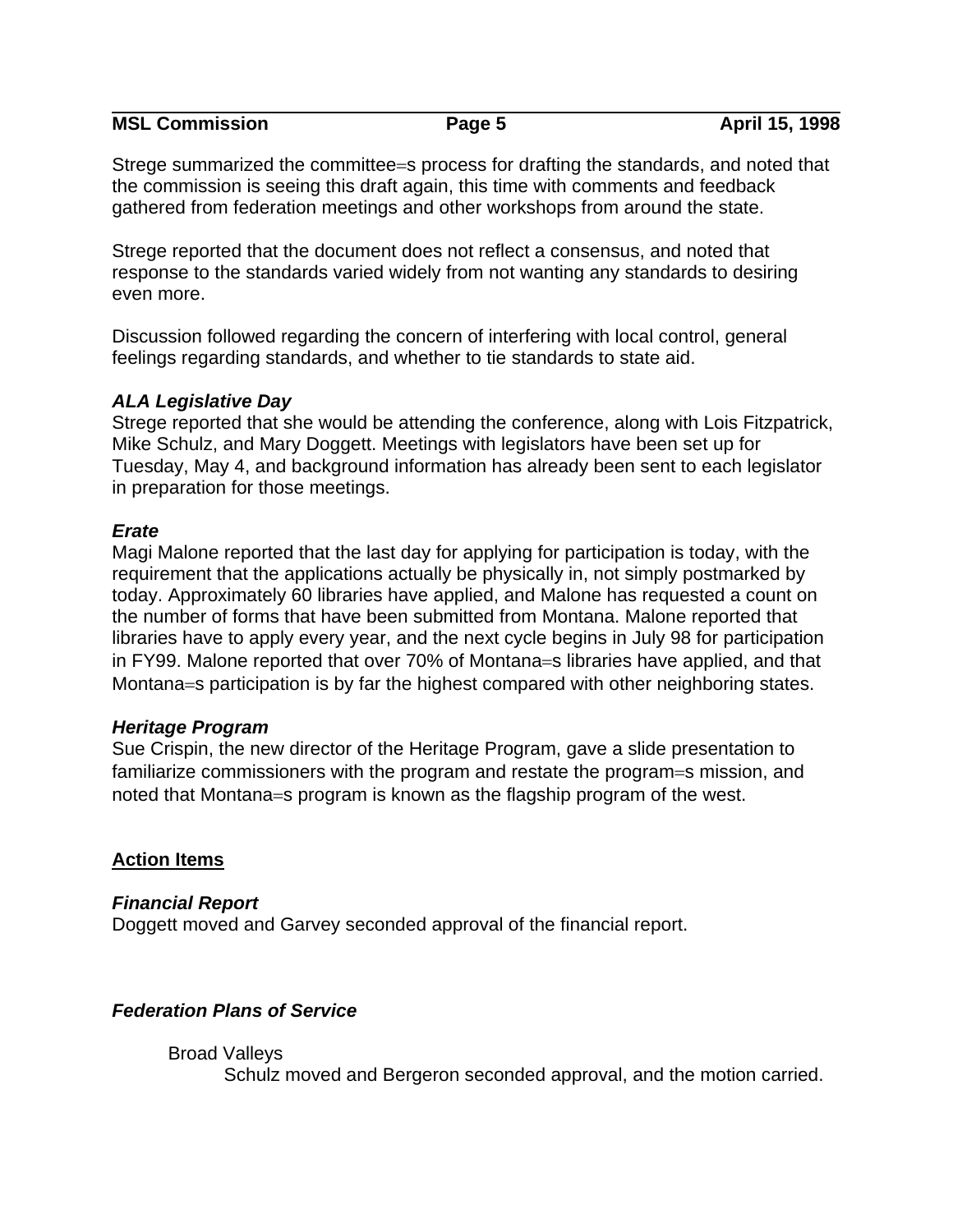**MSL Commission Page 6 April 15, 1998** 

Golden Plains

Garvey moved and Bergeron seconded approval, and the motion carried.

**Pathfinder** 

Bergeron moved and Doggett seconded approval, and the motion carried.

Sagebrush

Doggett moved and Schulz seconded approval, and the motion carried.

South Central

Johnson moved and Doggett seconded approval, and the motion carried.

**Tamarack** 

Schulz moved and Garvey seconded approval, and the motion carried.

# *Changes in ILL Reimbursements*

Johnson proposed language changes from Αtelefacsimile≅ to Αfax.≅

Schulz moved to approve the change in the administrative rule as outlined in Strege=s memo of April 1, 1998, and the motion was seconded by Johnson.

Johnson moved to amend the proposed changes by substituting Αfax≅ for Atelefacsimile≅ and to make the other references consistent with that change. Bergeron seconded the amendment, and the amendment carried.

Members voted on the entire motion, and the motion carried.

## *Law Revision Task Force Recommendations*

Schulz moved to accept the five recommendations submitted by the task force. The motion was seconded by Garvey, and carried.

Schulz moved to prioritize the recommendations, but after discussion, withdrew the motion.

Schulz moved to combine the 2, 3, and 4 recommendations into one housekeeping bill, and the motion was seconded by Doggett. The motion carried.

Schulz moved to prioritize the three remaining recommendations as follows:

1. Amend Multi jurisdiction Law

2. District Library Law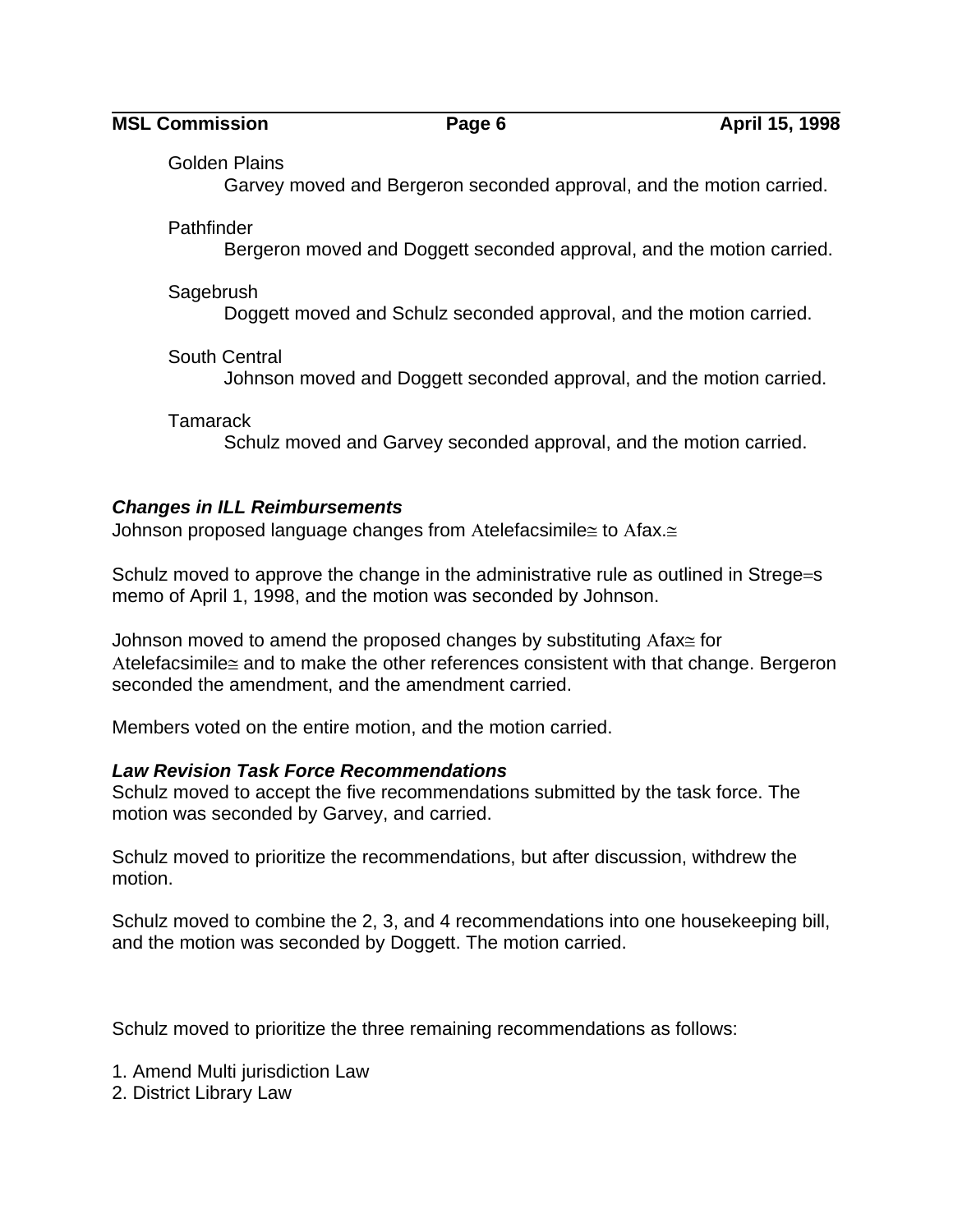## **MSL Commission** Page 7 **April 15, 1998**

3. Combined Housekeeping Bill

The motion was seconded, but failed.

Garvey moved to prioritize the recommendations as follows:

- 1. District Library Law
- 2. Amend Multi jurisdiction Law
- 3. Combined Housekeeping Bill

Johnson seconded the motion, and the motion carried.

# *EPP Issues*

Bergeron moved to accept and prioritize the recommendations as follows:

- 1. Purchase of electronic database
- 2. NRIS funding
- 3. TBL circulation clerk
- 4. Decrease dependence on federal funding
- 5. Spatial information access server

Schulz seconded the motion.

Discussion followed.

Moved to amend prioritization to list decreases dependence on federal funds to priority number five, and list spacial information access as priority number 4. The motion was seconded by Doggett, and the amendment carried.

The motion to forward the recommendations carried, and the issues were prioritized as follows:

- 1. Purchase of electronic database
- 2. NRIS funding
- 3. TBL circulation clerk
- 4. Spatial information access server
- 5. Decrease dependence on federal funding

## *Acceptable Use Policy*

Doggett moved to postpone action on this policy to the June meeting. The motion was seconded by Schulz and carried.

# **Library Literature Sampler**

Strege highlighted items of particular interest in the sampler.